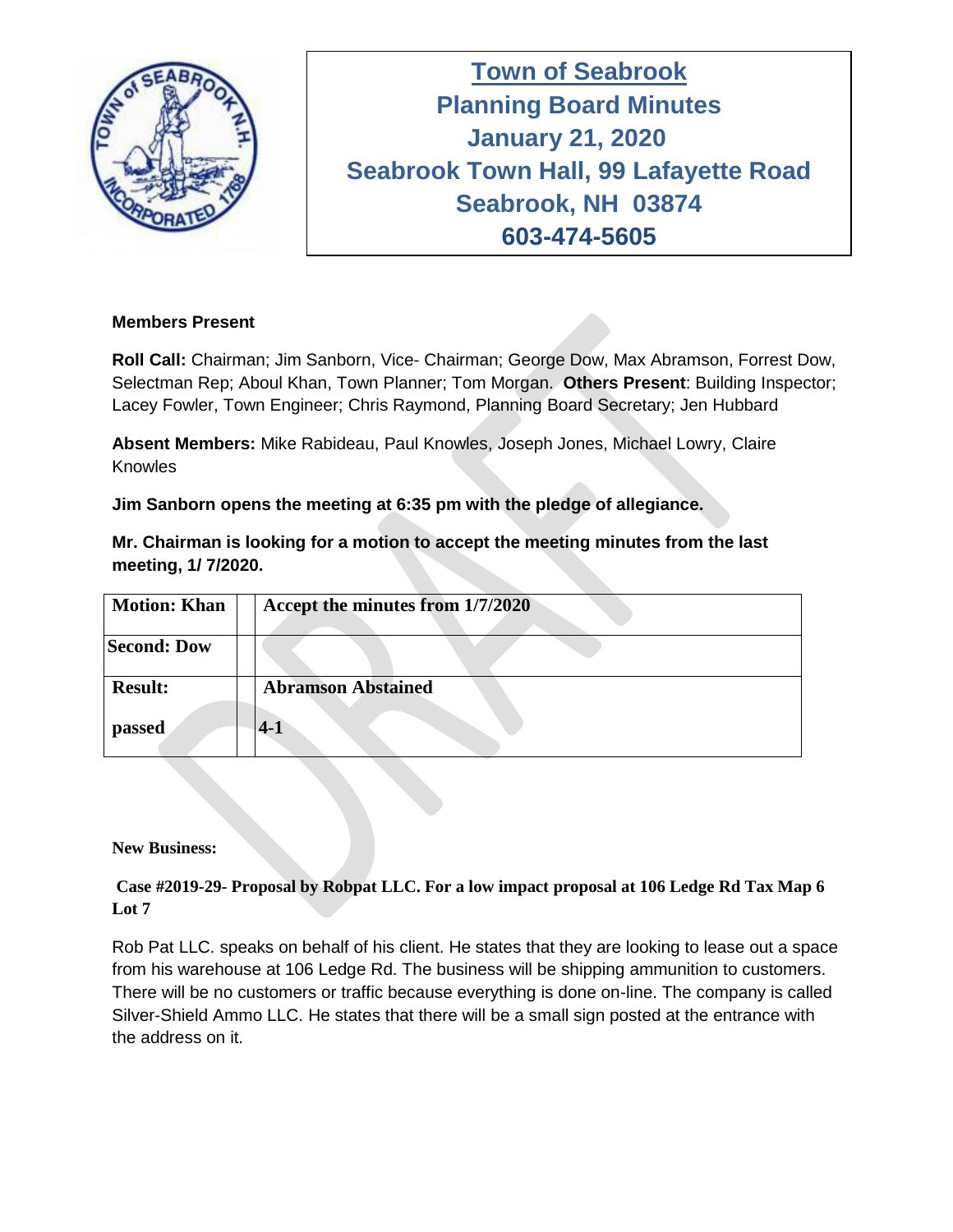| <b>Motion: Khan</b> | To accept case 2019-29 as administratively complete. |  |
|---------------------|------------------------------------------------------|--|
| <b>Second: Dow</b>  |                                                      |  |
| <b>Result:</b>      | <b>Unanimous</b>                                     |  |
| passed              |                                                      |  |

**Khan** would like to know if the neighbors were notified of this proposal. **Morgan** states that they have not been notified, if the property was in a residential area with surrounding homes then they would have been notified. **Khan** would also like to know if the tenant has spoken with the police chief about this business coming to the area**. The tenant** explains that they have filed for a federal firearms permit with the police department so they are aware.

**Mr. Sanborn** opens it up to the public for discussion. **Seeing none, hearing none**.

**Sanborn** asks if the building inspector has any thoughts or concerns on this proposal. **Fowler**  states that she is all set. They talked about the business at the TRC meeting and she has no more questions. **Khan** would like to know if this is the tenant's first business of this sort, and the tenant replies that it is. **The tenant** also explains that they are working with a Seacoast Security firm to set up cameras and an alarm system for the property and that ATF will be coming out on Thursday to approve of the business location.

| <b>Motion:</b><br><b>Abramson</b> | To approve case 2019-29 with the following condition:<br>Acknowledgement from the Police Chief that they are aware of<br>the business coming to town. (Khan) |
|-----------------------------------|--------------------------------------------------------------------------------------------------------------------------------------------------------------|
| <b>Second: Khan</b>               |                                                                                                                                                              |
| <b>Result:</b>                    | <b>Unanimous</b>                                                                                                                                             |
| passed                            |                                                                                                                                                              |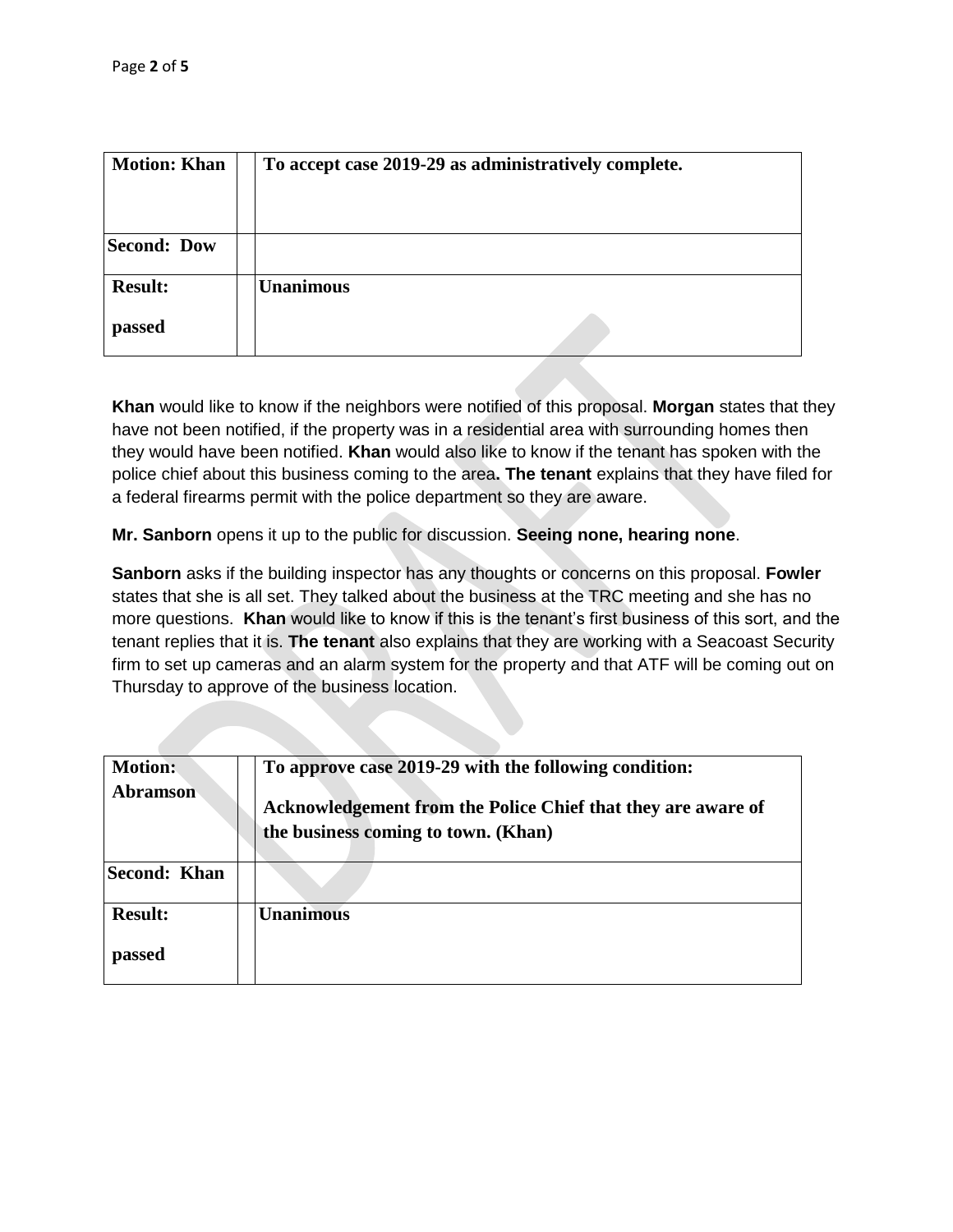## **Old Business:**

The board has a discussion about the proposed revisions made to Section 2 and 6 of the Zoning Ordinance which are as follows:

Section 2 **Dwelling Unit:** A single unit building or portion thereof providing complete independent living facilities for one or more persons including permanent provisions for living, sleeping, eating, cooking and sanitation. This use shall not be deemed to include such transient occupancies as hotels, motels, rooming or boarding houses.

# Section 6

*Add the following to the first paragraph:* Uses that are not designated as permitted (by right or **as a conditional use) shall be construed as prohibited.**

**\*Sanborn opens the meeting up to the public for discussion on section 2:**

**Resident Tom Willwerth** speaks against the proposed revisions to section 2. He states that he is a licensed superintendent for the commonwealth of Massachusetts. First reason he is opposed is because one of the board members stated that there was no rush to put this on the ballot right now, so why rush it. He feels that this should go to a specific committee to hash this out. Don't send this to the voter because they are least experienced to vote on this. He states that everyone has a different definition on the word transient. His definition of a "transient" is different than what his father in-laws definition would be. He talks about the standards that are in the IRC and the provisions that are set forth by them. He states that the wording in the sections change around the code. He would really like to see a committee formed to write the code. He feels that if we adopt this there will be hundreds of people that are not complying.

**Khan** would like to hear from the Building Inspector and the Town planner on their thoughts.

**Fowler** understands where Tom is coming from. She states that he is looking at it from a code aspect. She believes we need to do something about this and she wouldn't mind being a part of the committee when that time comes.

**Morgan** doesn't agree with Mr. Willwerth, he believes that these are two separate entities. He states that the board is not proposing to change the code as they have no right to do that. He was simply asked to draft some language that would prohibit short term rentals in the area. He has full confidence that this language will do just that. This has been brought in front of the Supreme Court from the city of Portsmouth and they won using these same definitions. He states that the question at hand is if the board wants to regulate short term rentals in the residential area or not.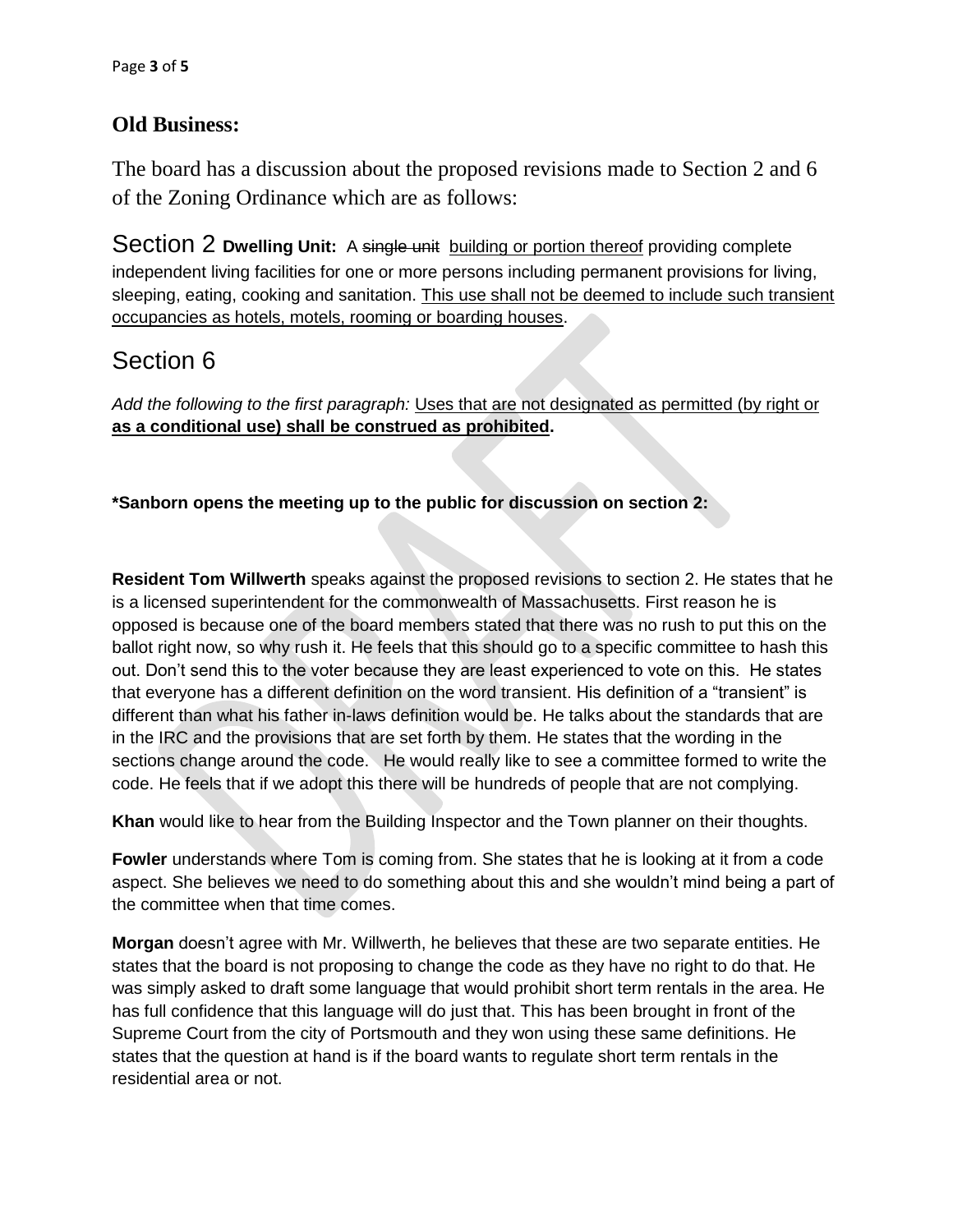**Khan** would like to know that is it going to affect existing two or three hundred residents.

**Morgan** anytime you change the zoning you can have unattended consequences. Clearly the intent of this language is to make it more difficult for people to have short term rentals.

**Resident Tom Willworth** talks about his concerns with Section 6 as well. He would like to know if we have a database of the people who got conditional use and who didn't.

**Fowler** states that the code has always been a permissive code. She states that she looks at the zoning at that time and the building permit to see if it was approved.

**Morgan** states that in order to get a conditional use permit the applicant is required to come to the planning board and there haven't been lots of those in the past 6 years. He also states that Section 6 is just a clarification, that's all it is.

**Fowler** recommends that this should be put on the ballot. She has had a lot of complaints coming in on the issues of short term rentals.

| <b>Motion: Dow</b>              | To put the proposed revisions made to section 2 on the ballot. |
|---------------------------------|----------------------------------------------------------------|
| Second: Khan                    |                                                                |
| <b>Result:</b><br><b>Passed</b> | <b>Abramson opposed</b><br>$4-1$                               |

| <b>Motion:</b> | Place section 6 on the ballot as written |
|----------------|------------------------------------------|
| Abramson       |                                          |
| Second:        |                                          |
| F. Dow         |                                          |
| <b>Result:</b> |                                          |
| <b>Passed</b>  | <b>Unanimous</b>                         |

**\*Chairman Jim Sanborn closes the public meeting @ 8:00pm.**